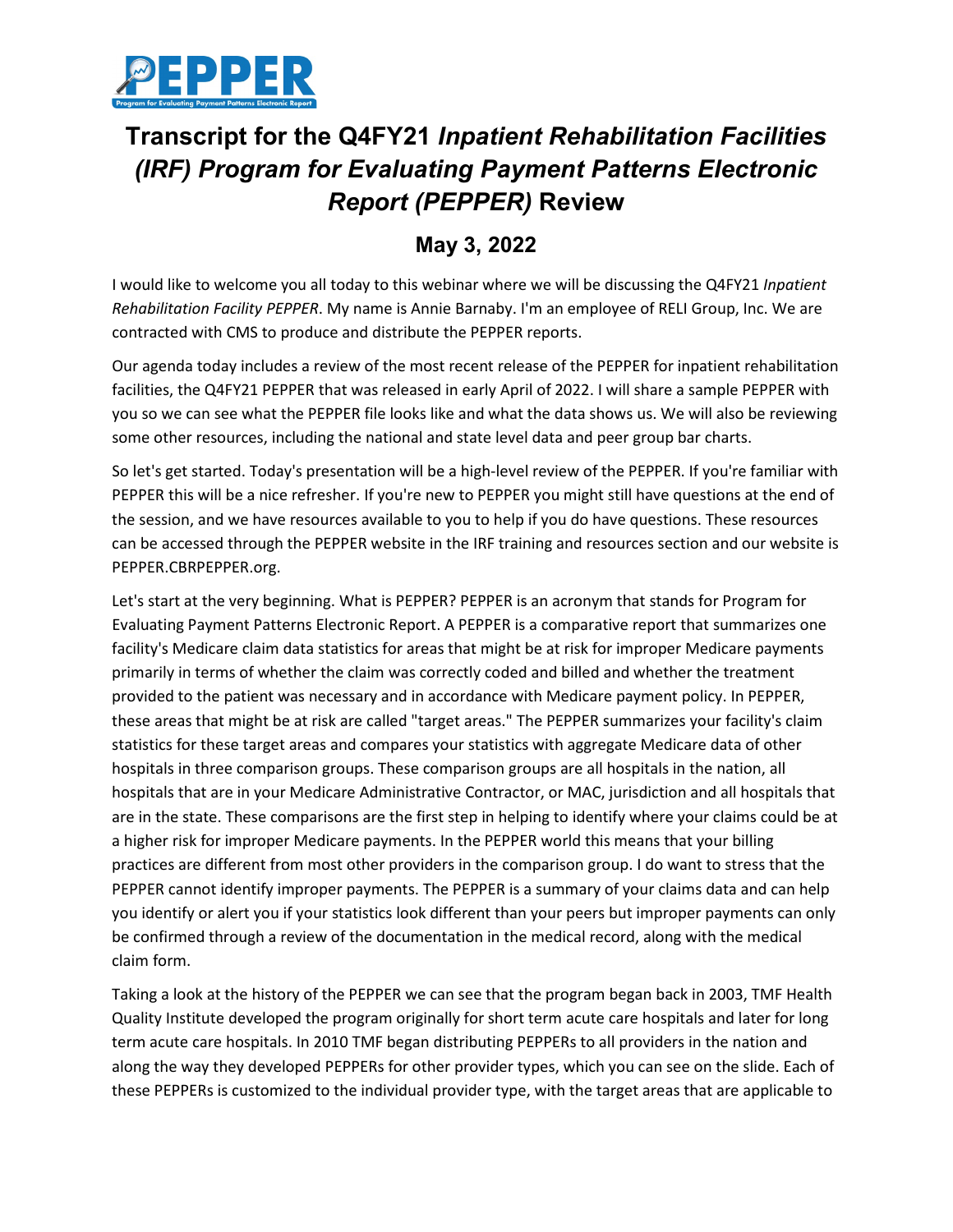each setting. Then in 2018 CMS combined the Comparative Billing Report, or CBR and PEPPER programs into one contract and the RELI Group and partners, TMF and CGS, now produce CBRs and PEPPERs.

While the CBR program produces reports that summarize Medicare Part B claims data, the PEPPERs summarize Medicare Part A claims data. These reports are produced for providers across the spectrum that help educate and alert providers to areas that are prone to improper Medicare payments. So, why does CMS feel that these reports are valuable and support their agency goals? CMS is mandated by law to protect the Medicare Trust Fund from fraud, waste, and abuse, and they employ several strategies to meet this goal, such as data analysis activities, provider education, and early detection through medical review, which might be conducted by the Medicare Administrative Contractor, a recovery auditor, or some other federal contractor. The provision of PEPPERs to providers supports all of these strategies. The PEPPER is considered an educational tool that can help providers identify where they could be at a higher risk for improper payments. The providers can proactively monitor and take preventive measures if necessary. I should also mention that the Office of Inspector General, or OIG, requires that providers have a compliance program in place to help protect their operations from fraud and abuse. An important piece of a compliance program is conducting regular audits to ensure that charges for Medicare services are correctly documented and billed and that those services are reasonable and necessary. The PEPPER supports that auditing and monitoring component of a compliance program.

Now that we have a sense of the history of the PEPPER program, and why it was created, let's talk specifically about the newest release of PEPPER, Q4FY21, the fiscal year 2021. Again, the PEPPER only summarizes Medicare fee-for-service Part A claims data and does not include any other provider types or, excuse me—payer types, such as Medicare advantage claims.

Every time that a PEPPER is produced and released, the statistics are refreshed through the paid claims database. Therefore, if you're looking at a previous PEPPER release and comparing it to this release, you probably are going to see some slight changes in your numerator or denominator, your percentile, those types of things. That could be because there are late claims that are submitted, or corrected claims, which would both be reflected in the updated statistics. Any time we produce a report, the fiscal—the oldest fiscal year rolls off as we add the new fiscal year.

Let's now talk about the improper payment risks that are pertinent to inpatient rehabilitation facilities. IRFs are reimbursed through the IRF prospective payment system, or PPS. The primary risk that we focus on in this PEPPER relates to coding errors and unnecessary admissions. Those of you who have been working with PEPPER for a long time know that there have been changes in these target areas over the years, and some significant since we first started producing the reports in 2003. The original target areas were identified primarily from information gained through review of the IRF PPS, coordination with CMS IRF subject matter experts, and analysis of national claims data. The target areas are evaluated every year so that we can ensure that all target areas included in the report remain applicable and beneficial. As new risks are identified by recovery auditors or Medicare administrative contractors, or as policy changes are implemented, the Target areas change to accommodate those risks.

The target areas within the PEPPER pertain to a service or a type of care that's been identified as prone to improper Medicare payments. We construct these target areas as ratios, where the numerator is a count of discharges that could be problematic, and the denominator is a larger reference group that also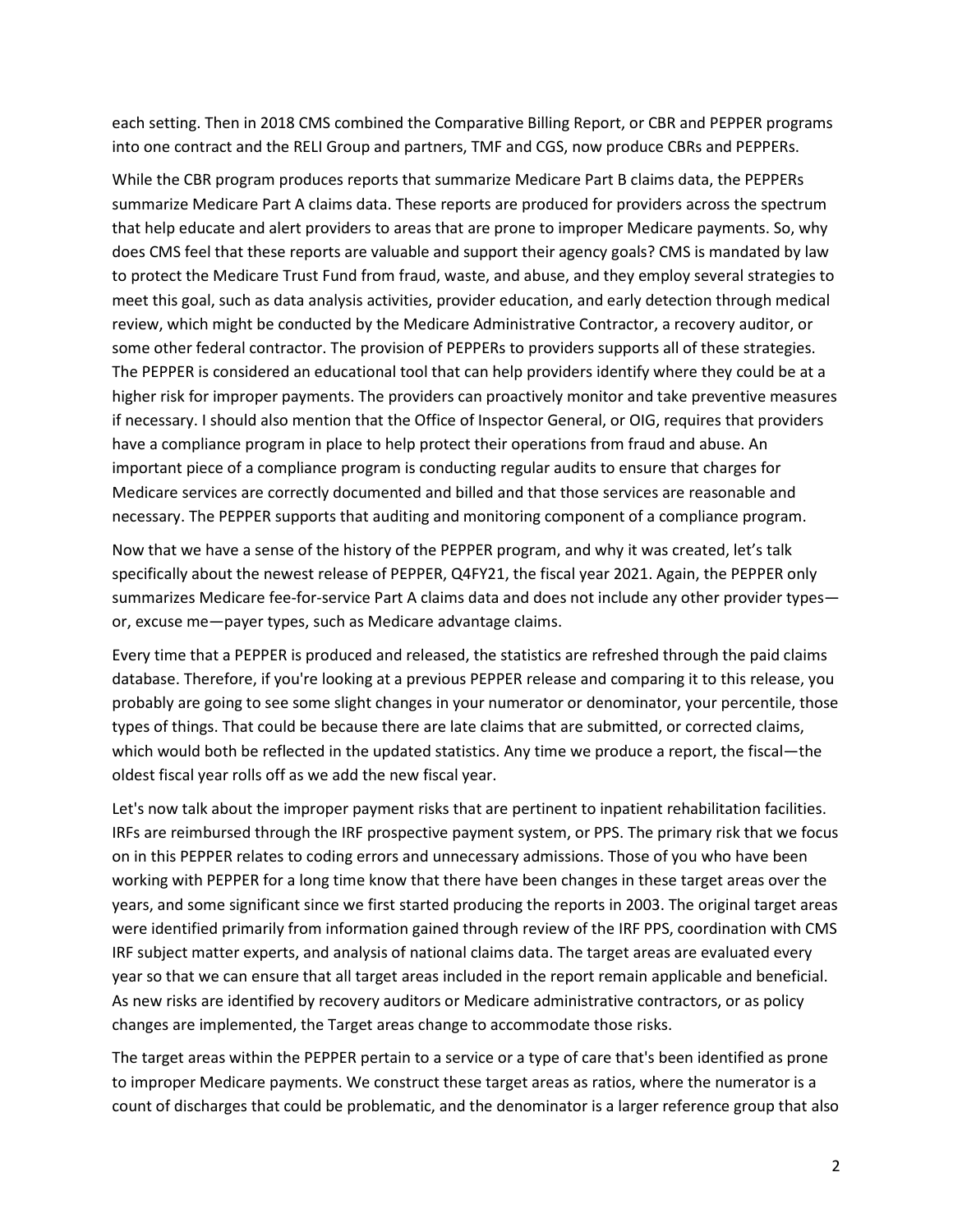includes the same numerator discharges. This calculation allows us to calculate a target area percent; we'll talk about target area percents here in just a minute.

We have a list here of the target areas that are in this year's *IRF PEPPER*. Those last two target areas, *3 to-5-Day Readmissions* and *Short Stays* are relatively new. They were introduced in the previous release of this PEPPER.

So how do the percentiles work? This slide can help us to understand how the percentiles are calculated. The ladder image is a great representation of how we do just that. Next to the ladder is a list of the target area percents sorted from highest to lowest. The first step our team takes when we calculate your facility's percentile is to take all of these target area percents for a target area and a time period. We take the target area percents for all the facilities in the nation and we sort them from highest to lowest, and that is what the ladder represents; you can see the percents listed from highest to lowest down the ladder. Next, we identify the point below which 80% of those facilities fall, and that point is identified as the 80th percentile. So, any facilities that have a target area percent that is at or above the national 80th percentile will be identified in the PEPPER as a high outlier. A high outlier is identified in the PEPPER target area tab data by red bold font. A high outlier outcome could potentially mean over-coding, or it could just mean that your statistics look different for a justifiable reason.

I'm going to go to our sample PEPPER now so we can see in an actual document how all this data is presented.

We can see the PEPPER. It is pulled up on the screen. And this is the sample PEPPER that is posted on the PEPPER website in the training and resources section of the PEPPER website for IRFs. This first tab you can see on the bottom that the PEPPER is organized obviously as an Excel spread sheet and the different sections of the PEPPER are listed down here on these tabs.

Currently we're on the first tab, which is purpose tab. And this tab tells us the PEPPER version that we are looking at, so the most recent three federal fiscal years through the fourth quarter of the fiscal year of 2021. It gives us a little bit of information about the PEPPER, what the PEPPER's target goal is. Just make sure once again down here on row 25 that we're looking at the PEPPER that we do want to be looking at. And then the PEPPER also lists your jurisdiction. So this sample provider is in jurisdiction 14.

I do just want to confirm with everyone and ease everyone's mind. This is a sample provider. There is not—this is not actual data. We create a new sample PEPPER to use in these presentations so we're not looking at any one—any one facility's actual data.

If we move to this next tab, it is the definitions tab. We saw in our PowerPoint a list of the target areas that are included in this PEPPER. And the definitions tab breaks down each of those target areas and lets us know what information is in the numerator and what information is in the denominator for the calculation for each of the target areas. You can see this here. If we look at *Outlier Payments* that's the shortest one to take a look at here, the numerator is the count of discharges with an outlier approved amount greater than \$0, and then the denominator would be the count of all discharges. So, when we were talking on the ladder slide about your percents and percentiles the percent would be the calculation of this calculation this numerator and denominator count. That is the percents that are lined up and down as we saw in that slide next to the ladder. So then as we said before, we find the 80th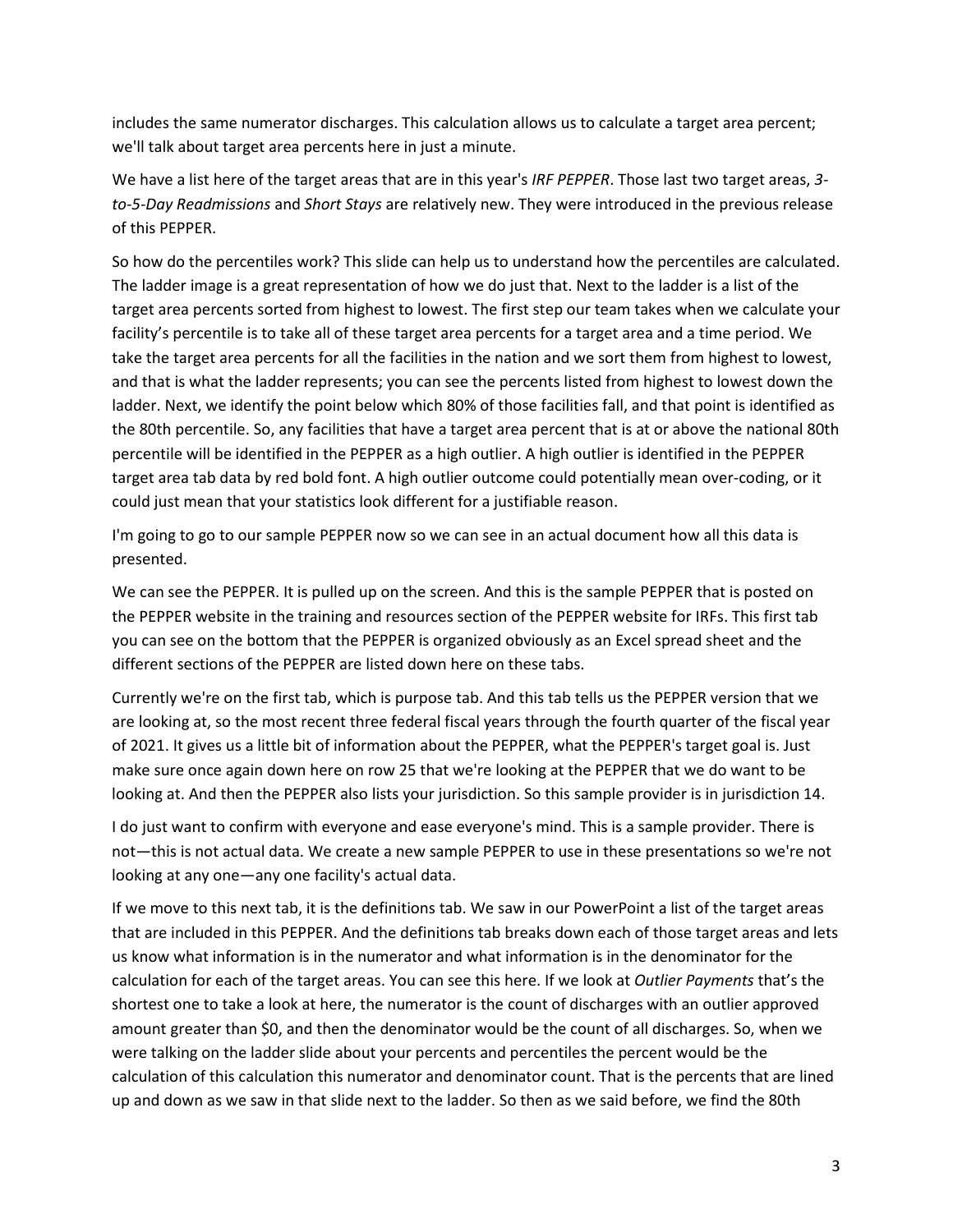percentile and then that is marked and those providers are sorted as such—or labeled as such on the PEPPER, I should say.

This tab is a great tab to have if you are looking through your PEPPER and wondering, wait a minute, what exactly am I looking at here? What do these numbers represent? It's easy to just go back to this definition's tab. This information is also housed in the user's guide for IRFs, so if you have that downloaded and handy, there is more information in the user's guide. But this definitions tab is a great reference, a great quick reference I should say when you're looking at your PEPPER.

Moving on to the compare tab, we can see here that the compare tab shows statistics for target areas that have what we call "reportable data." Reportable data is 11 or more target discharges in the most recent time period. Again, Q4FY21. The 11 plus is a threshold that we set when we're looking at the data, when we are sorting through all the PEPPER data and if you ever see no data or you see a blank box within your PEPPER, that just means that 11 target discharges that threshold was not met. So it's no need to panic.

On this tab we have the target areas listed here. You can see them right here in this chart. We have the number of target discharges for each of these target areas. We have the provider's percent, and we have the facility, national percentile, jurisdiction percentile, and state percentile and we also have the sum of payments, so, *Miscellaneous CMGs* for this provider the sum of all the payments for this data period is a little over \$8 million. And we can see here this percent is highlighted in that red, bold font. We're going to see that a little bit more in detail when we look at the tabs for each individual target area. But you can see that it is indicated here as well.

So if you look at this information, I want to make sure everyone knows what this information represents. Let's take the *Miscellaneous CMGs* for an example again. The facility national percentile is listed here at 89.7 percent. That indicates that 89.7 percent of the IRFs in the nation had a lower percent value than this sample IRF provider. That same goes for the jurisdiction and the facility state percentile, those two columns and the same goes, of course the rest of the way down the chart for each of the other target areas. And it does mention up here the greater the percent value, particularly the national and jurisdiction, the greater the consideration should be given to that target area.

When we get to each target area tab, I'm going to show you some great information that we have about taking consideration of your target area percents and your percentiles and how everything falls into place.

Let's take a look at that first here. Sorry about that. Let's take a look at that first here with the *Miscellaneous CMGs* target area, the one we kind of just focused on in the last compare tab. This is the first listed target area. Let's break all of this down and see all the information that this PEPPER is giving us. This PEPPER represents three fiscal years-2019, 2020, 2021. For each of those three years, the PEPPER offers the outlier status, your outlier status. This was a high outlier for all three of those years. The target area percent for this provider, now, if we forget how we calculate that, we can hop back over to the definitions tab. But the target area percents are listed here. 19.9, 21.2, 21.3. I do just want to go through those because—I read them out loud to you because I want you to see that the target area percent doesn't have to remain static to be a high outlier. All of this data changes from year to year,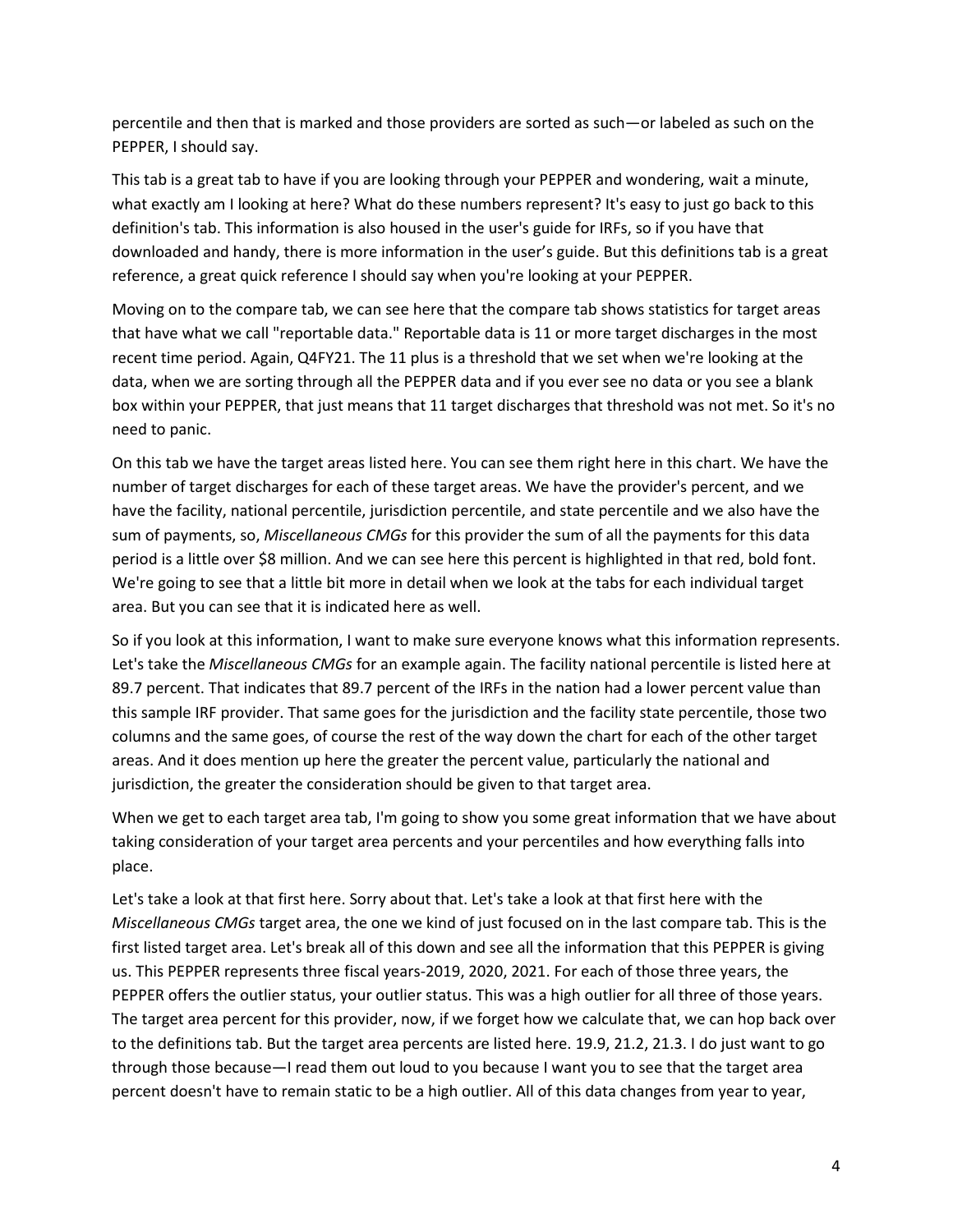including the jurisdiction, the state, the national, and the sample provider or the providers' data. So all of that is changing as claims come in and as claims are being reviewed and analyzed. So we are going to see changes, of course, throughout the years, but I just wanted to point that out.

The next row down is your target count. That represents the numerator in our calculation for each of these target areas. The target area for this provider went up over these three years. If we want to talk about this PEPPER release, we're going to focus on column D over year, FY 2021. The target count was 432, denominator count was 2,031, which gives us our percent of 21.3.

Not only does the PEPPER give us all this raw data. We want you to be able to know how we calculated this information, where we got our data, how we got those calculations, but we also want you to know a little bit of extra information about this target area and about those target counts. To that end, we have on row 10 the target area—excuse me—the target average length of stay. So of those items that are in the numerator, what was the average length of stay for the sample provider 11.2? Then same for the denominator, 12 even. We also have the average payments for the numerator and then we have the sum of payments for the numerator. You might recognize this figure. We saw it on the compare tab for this provider for FY 2021. The sum of all these payments was, as we said before, a little over \$8 million.

That first table that we see on the tab is the—your specific IRF's data but, the PEPPER is a comparative report, so of course we also offer you the comparative data. What data is being used to compare your IRF? How are we getting these high outliers? What terms are we using? What data are we using? That's listed for you under the comparative data.

Again, let's focus on fiscal year 2021. We can see the national 80 percentile was 80.6. Jurisdiction 15.7, and the state was 17.9. And again, we have this reminder that the state and/or the jurisdiction percentiles would be 0 if they were fewer than 11 providers. That threshold comes back into play here as well. Let's scroll down and look at the graph. As we're working through each of these target areas, as I said, the top that top table will be your specific facility's data. Second table will be the comparative data what we use to compare. Then this chart below mixes or melds, I should say, both of those data sets together so that you can see all the information on a graph. I think this is great because different people review data in different ways. Some people are visual learners—they like to look at the graph. Some people would rather look at the table and that makes more sense to them. We've provided both of these for you so that you can easily look at the data and see what's going on with your comparison groups.

We look at this table. We can see that these blue bars are the specific IRF's outcomes. Let's look at fiscal year 2021. So right here if we hover over it, it will say the value, 21.27. That's been rounded up, up here to the target area percent. This provider was a high outlier for all three years and you can see that listed here in the graph because the line graphs all fall within, or I should say below the facility outcome for this target area. So the national jurisdiction and state 80 percentile are listed here. And again, we can go up here and see for each year this dashed line is the jurisdiction, 15.7. This dotted line is the state again, look up top at the comparative data and you can see 17.7 and then the national is 18.58. These represent the 80 percentile. So if those bars are higher than any of these dot point, doesn't have to be all three. It is for this provider, for this target area, but it does not have to be all three. It can be in one of these data points for these line graphs. Those fall within the bar chart. Then that provider is higher than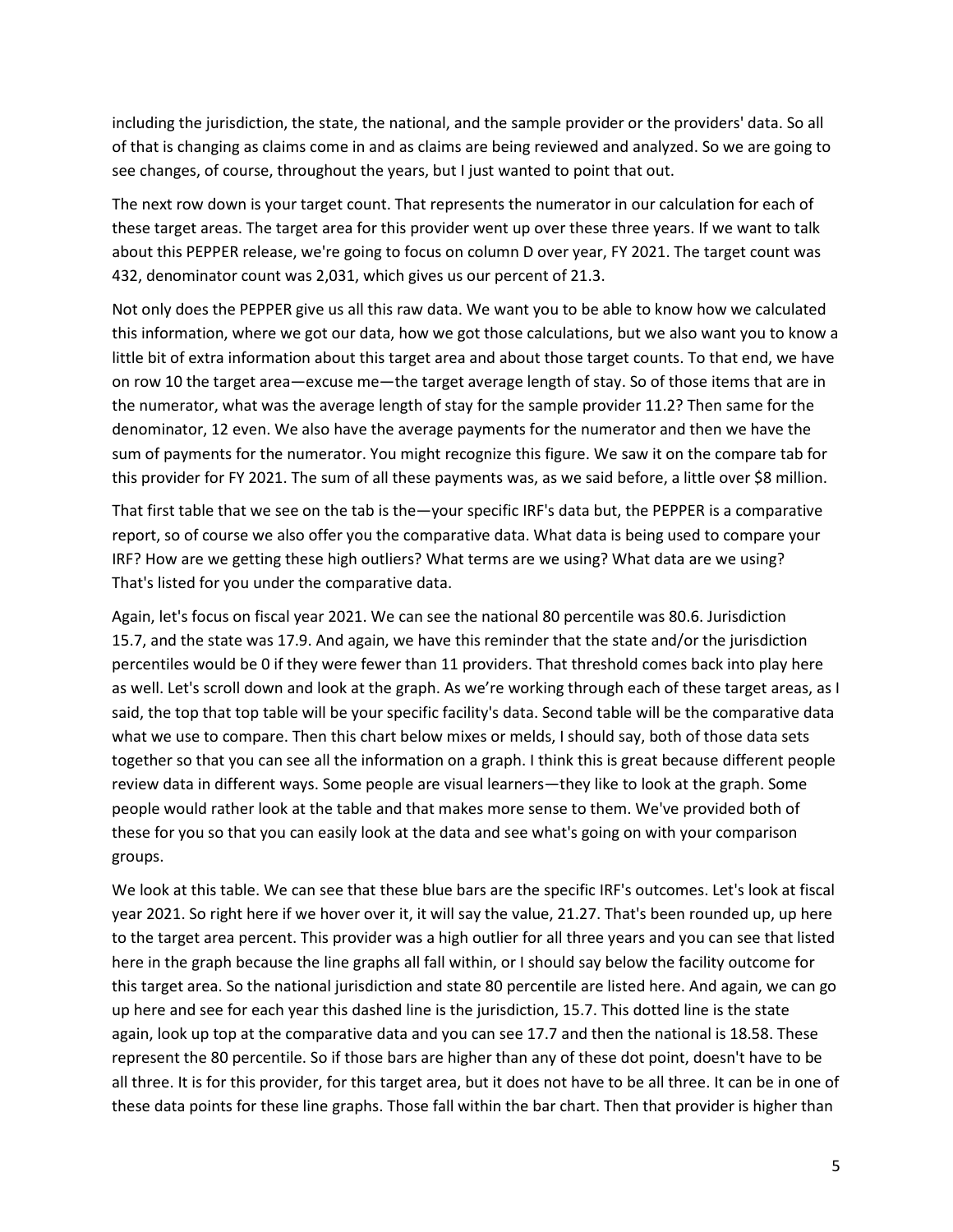the 80 percentile and therefore would be highlighted as a high outlier for that target area.

As I said before, there are some suggested interventions. The compare tab has mentioned the higher the percentile, the higher consideration you might want to place upon that target area. Here we have the considerations listed out for you. We let you know what can I do if I see this data, I'm not sure what to do with it, I don't know how to proceed, I want to make things better but don't know how we have that information here for you. We let you know what that high outlier could indicate and then how to move forward and how to perform a review that can help you to understand your data and how you might be able to change your processes, take a look at your patient population anything, you know, can affect these outcomes. It might be information that you expect to see, and that's perfectly fine as well. You might say, yes, I am a high outlier in this target area because of these factors, but if something doesn't look right and you don't see what you expect to see, then those suggested interventions are a great way to review and see what might be going on.

Let's move on to the CMG target are, the CMG is at risk for unnecessary admissions. This is a great area to review as well because we see the progression of these three years that are listed within this PEPPER. Up top at the your facility table, this is the information for this specific IRF. Let's look at fiscal year 2021 in just a minute, but first let's look at the outlier status. In 2019 there was no data. There were fewer than 11 providers with reportable data for the target area. Again, that threshold. FY 2021 the provider was not an outlier—excuse me—2020 and the same for FY 2021. We have the same information here. We have the target area percent, which is an outcome of the calculation of the two numbers, the target count which is always the numerator and the denominator count. We have information about the average length of stay for the numerator count. It went down, as you can see, from 2020 to 2021. Also, we have the denominator length of stay. It also went down not as drastically at the numerator. We have the average payments for the numerator and then we have total sum of payments for the numerator number. We do of course have a little bit more information about the numerator because those are the data at that are risk for improper payments. That's what we want to focus on. You can see the comparative data listed here, but I want to take a look at the graph. As we saw on the last target area tab, these blue bars were higher, or engulfed I guess you could say. The plot areas and the plot points for these line graphs-you don't see that here. That's because this provider is not an outlier for this target area in any of the three groups. And, again as I said, you can see those plot points are above—well above in this case but above the blue bar outcome for this provider. Again, we have those suggested interventions if you are listed as a high outlier and of course those suggested interventions change for each target area.

The *Outlier Payments* target area for this provider was no data listed. We can see here—what does that mean? It means the target did not—the target count, which is the numerator or the denominator count is less than 11.

We have short term acute care hospital admissions. Let's take a look at this. I'm not going to go through the last two in quite as much detail and I won't go through this one because I don't want to bore everyone. But let's just take a quick look at this target area. We have the outlier status. This provider was a high outlier for the past two years, 2021 and 2020. Very, very similar target area percents for all three years, actually. Same with the target area—excuse me—the target count and the denominator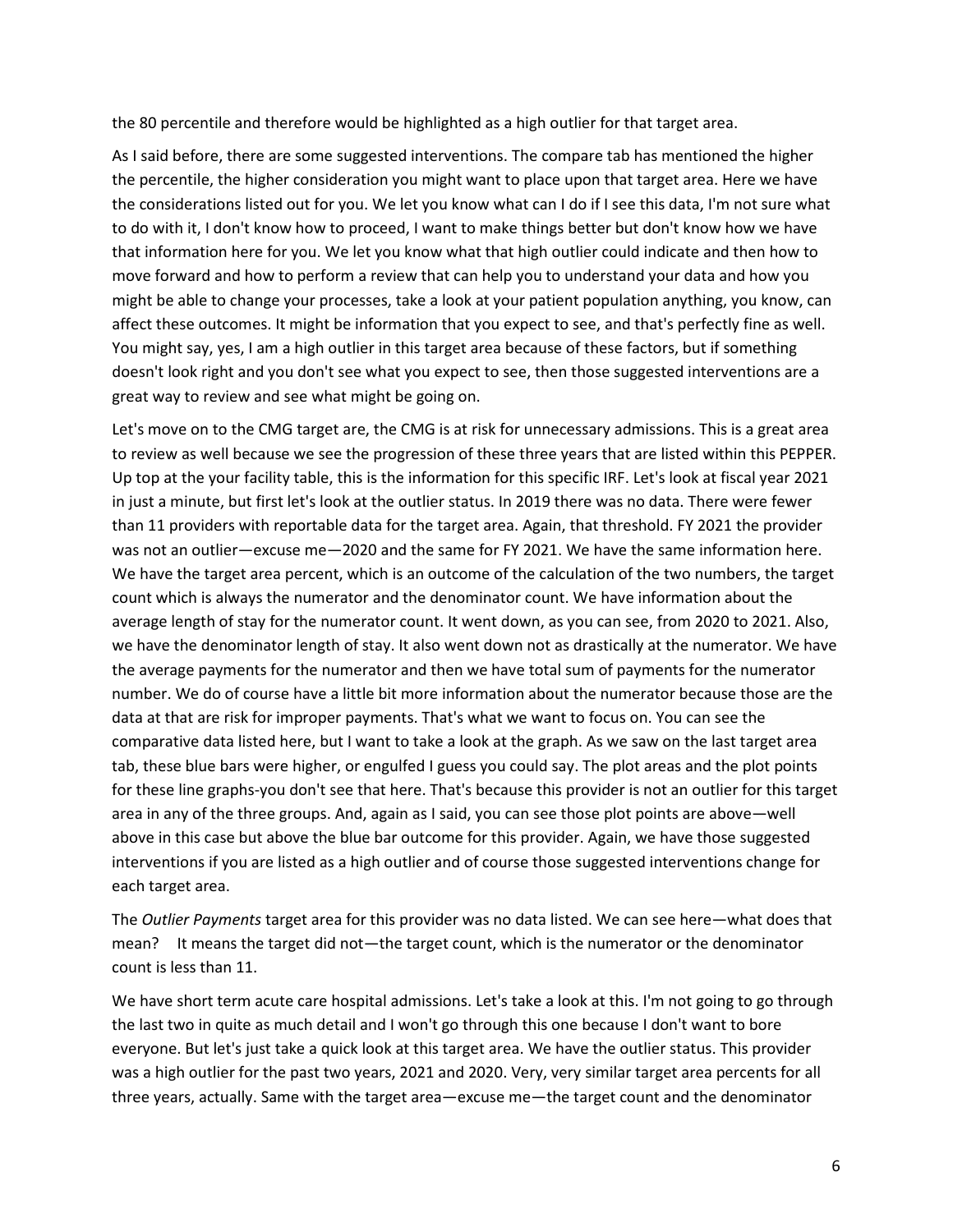count.

I wanted to show you this because I wanted to let everyone see that it doesn't need to be drastic changes in the data for the high outlier status to change. So if you see a high outlier status, if it's something that you expect to see, there's no cause for alarm. There's really no cause for alarm at all, but if there are very, very small shifts in this data you could be listed as a high outlier one year and a high outlier the next—excuse me—not a high outlier the next. Take a look at your data. Take a look at what's changed over the years and that will give you a great sense of what's going on as compared to the national jurisdiction and state data.

I also wanted to just take a look here. If you look at the graph, we have of course the blue bars for the provider's data. This provider had a target area of percent in 2020 of 15.4. That is the exact national percentile—excuse me—80th percentile. You can see that dot is just right on the tip of that blue bar. And then they had a target area percent outcome of 15.8 for 2021 and you can see 15.4 again for that national 80th percentile. It remains static but it just is peaking just below the top of that blue bar. And again, of course we have the suggested interventions.

The remaining target areas are—each have their own tab, the *3-to-5-Day Readmissions*, the *Short Stays*. And after the target areas, we have four more tabs here that provide even more data for you and your facility. We have the top CMGs for the most recent fiscal year. This tab is for the most recent fiscal year which is of course 2021. It has a list here of the top CMGs for this facility. You can see them listed here of course. The total discharges for each one, the proportion of the total—excuse me—the proportion of the discharge for each CMG to the total discharges. And then the average length of stay for each CMG. So this can let you know how your discharges are falling, what CMG has the larger percentage and the smaller percentage of those CMGs in regards to the total discharges. This is for your facility.

This next tab is the jurisdictions tab CMGs. You can use this information to compare to your top CMGs. The same information is listed here. Again, this is for the jurisdiction.

This next tab is for the CMG tier and discharge destination. Average length of stay, listed by CMG discharge destination—excuse me. You can see the tiers, the total, and the discharge destination. That's hard to say. The number of discharges, the proportion of all discharges for each of those as well.

This these two columns in this tab—these two columns, D and E, in this tab, I should say, have information about this IRF and then the jurisdiction. Then we have the jurisdiction again. This tab separates out the jurisdiction and the national average length of stay for these CMG tier and discharge destinations.

Again, the PEPPER has a wealth of knowledge on all of these tabs, and there is a lot of information to sort through. There's a lot of information to look at. I don't want anyone to get overwhelmed. However, you have all the time you need to review your PEPPER. We're going to talk about how to download it in just a second, but go through it because it really is incredibly valuable information, and take a look at your numbers. See if they're what you expect to see.

Talking about how PEPPER applies to providers? As I said before, the PEPPER can help a facility to identify areas where they may be outliers, and if that outlier status is something that should prompt an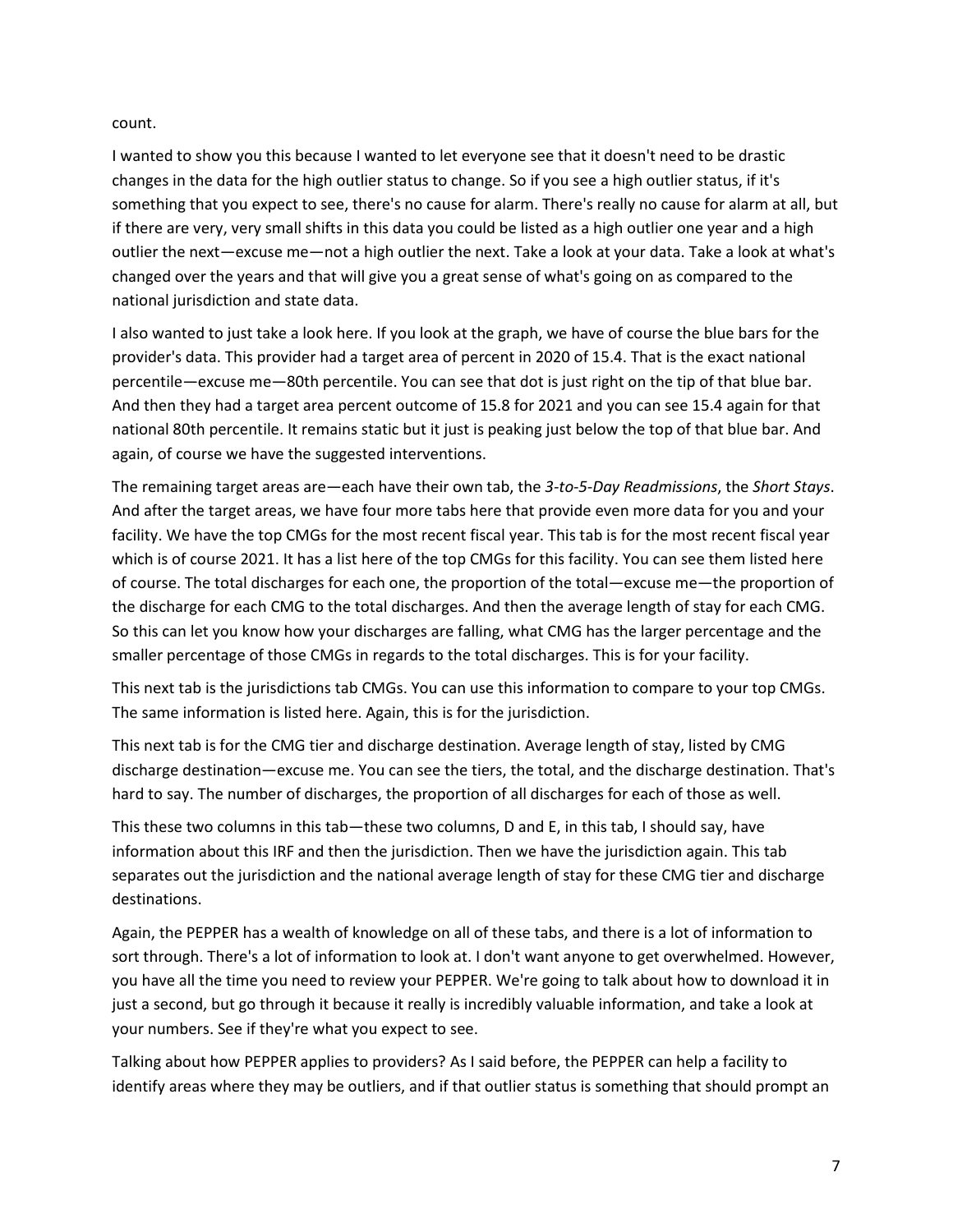internal review within these target areas. We often get the questions do I have to use my PEPPER, and do I need to take any action in response to my PEPPER? The answers to those questions are no. You're not required to use your PEPPER, though it's helpful information and we would encourage you to at least download it and take a look. You're not required to take any action.

However, it is important to remember that other federal contractors are also looking through the entire Medicare claims database. They might be looking for providers that could benefit from some focused education or maybe even a record review. And so, from your perspective it would be nice to know if your statistics look different from others so then you can decide if there's something to be concerned about and if you need to take a closer look, or if what you're looking at is what you would expect to see in your PEPPER.

As we saw, The PEPPERs are distributed in electronic format, in a Microsoft Excel workbook and are available for two years from the original release date. We cannot send PEPPER through email. Because of the sensitive data housed within the PEPPER, we have to be judicial in the way that we distribute the PEPPER. And it cannot be sent through unsecured emails.

With this in mind, we do have a portal online that you can use to access your PEPPER, and we encourage you to go to the portal and download your PEPPER so that you can have it in your files for your use.

You will need to enter some information to access your PEPPER through the portal. First, you'll be asked to enter your six-digit CMS Certification Number, which is also referred to as the provider number or Provider Transaction Access Number, the PTAN. This number is not your tax ID or an NPI number. For free standing IRFs, the third digit of this number will be a "3." And then, for short-term, the third digit will be a "0"; for critical access hospital IRFs, this will be a "1".

Now, for free-standing IRFs, if you are a free-standing IRF, your validation code will either be a patient control number or a medical record number for a traditional Part A patient who received services from July 1, 2021, through Sept. 30, 2021. Those are the "from" or "through" dates on a paid claim.

IRFs that are distinct part units of a short-term acute care hospital or critical access hospital will use the validation codes provided to the HARP Security Administrator. You will you that validation code to access your PEPPER from the PEPPER portal

You can see this detailed information that we just went over. And this information is housed on our website in the Distribution Schedule, and when we go to the website to take a look at the peer group bar charts, I'll point out that area.

Please note that these validation codes are updated for each release, so you won't be able to use a validation code that you received for a previous PEPPER release.

If you receive your PEPPER, and you see a lot of that red bold font indicating that you are a high outlier, please don't panic. Remember that just because you're an outlier in your PEPPER, it doesn't mean that any compliance issues exist and it doesn't mean that you're doing anything wrong. But again, we encourage you to think about why you might be an outlier. And if those statistics in your PEPPER reflect what you would expect to see. If something doesn't feel quite right, please coordinate with others in your hospital share the PEPPER information, put your heads together, and think about those outside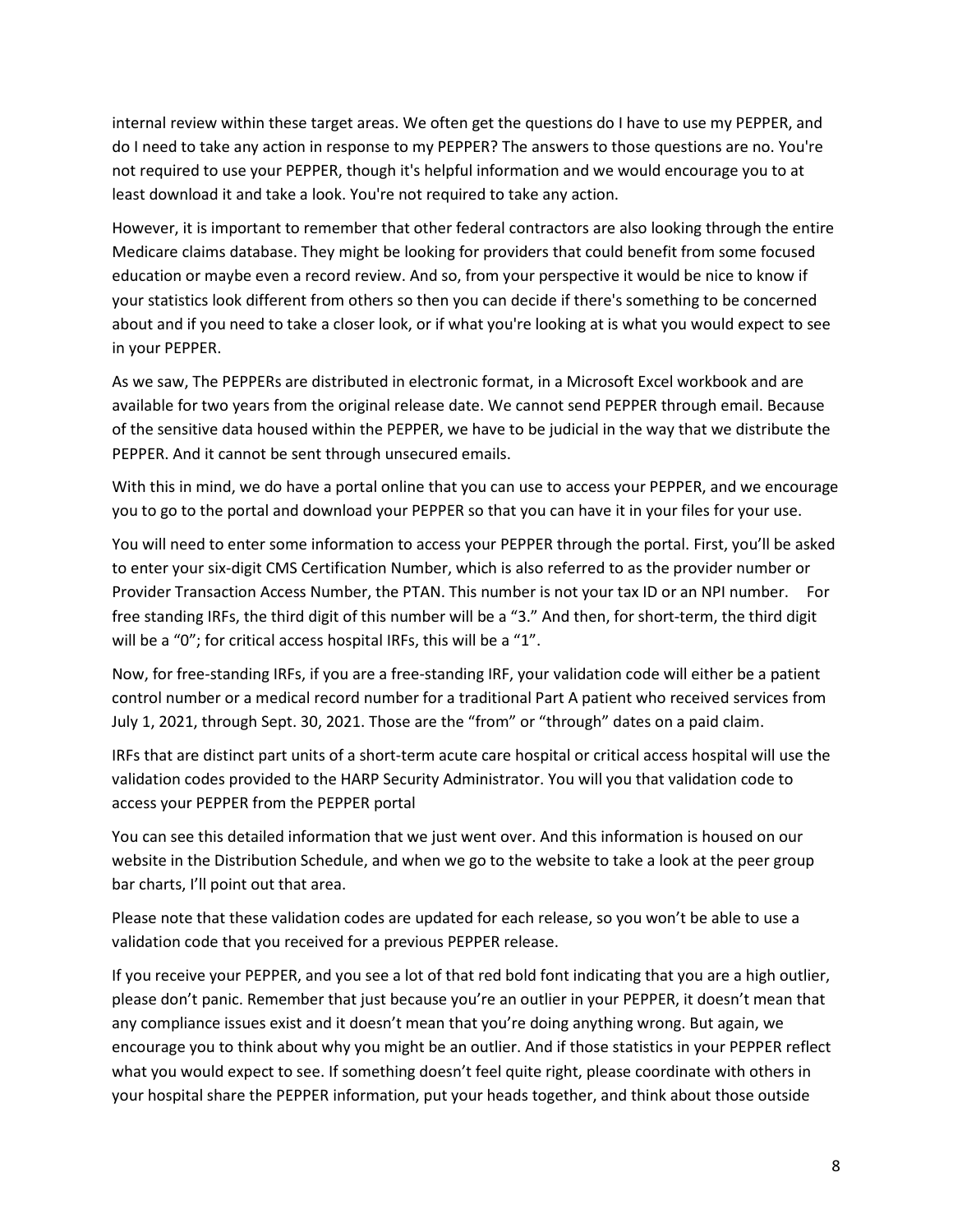factors. Pull some records along with some claims, and just evaluate to make sure that you're following best practices.

We have a number of other resources that are available publicly on our website, again, PEPPER.CBRPEPPER.org. Some of those resources is aggregate information at both at a national and a state level for the target areas, top CMGs, and average length of stay by CMG tier and discharge destination. This information is updated each time we have a PEPPER release. At the national level, data is available for free-standing IRFs, and for IRFs that are distinct part units. And again, this data is updated annually.

We also have peer group bar charts, which are also updated on an annual basis. Some time ago, we did have providers who had asked us to make available a comparison that would be applicable to what they would consider their peer group. And so, these peer group bar charts enable providers to look at that type of information. We have three different categories. We look at size, dictated by the number of discharges, location, which is either urban or rural, and ownership type, for-profit or physician owned, nonprofit or church owned or government.

We do update the peer group bar charts annually. If you find that you do not agree with how we are representing your IRF's ownership type or location, that information will need to be updated through CMS. We utilize the CMS provider of services file, and that's maintained by the CMS regional offices, so you'll need to contact them for that update.

Let's go to the PEPPER home page so I can show you the peer group bar chart area and also that distribution schedule. This is our home page. There is a link to the portal, front and center here. If you want to download your PEPPER. It's easy to do so. Just go straight to that link. There are also other links to the PEPPER portal. We want to make sure that, at every turn if you're looking for the portal you have the link easily available. What I was talking about before with the information that you will need to download your PEPPER is in this distribution schedule. As you can see we have the information here for all of the provider types that we have for our PEPPER releases. If we look at the IRFs, we have the distribution date. That was April 5th. Again, we have a link to the portal. We have a direct link to the training and resources, and then right here is the portal access instructions. So if you're having a little bit of trouble, we do have the information listed out here for you.

I'm sorry. I forgot to show the peer group bar charts. Back to the home page. When you are on CBR—or, excuse me—PEPPER.CBRPEPPER.org, if you're looking for the peer group bar charts you're going to go to the data page, and you can see a drop down for all the types of facilities. We're select Inpatient Rehab Facilities and here are those other data resources that we were talking about. They do download as an Excel spreadsheet.

Let me stop sharing this and start sharing the IRF, peer group bar chart. That's better. Here we have these peer group bar charts. As you can see here this demographic group on the first tab is rural versus urban. So we can see 20<sup>th</sup> percentile, 50<sup>th</sup> percentile, 80th percentile. That information as we talked about on the slide is housed within these tabs. You can take a look at this information and see how your facility stacks up against these 20th, 50th, and 80th percentiles for each of these peer groups. It's drilled down data that you can take a look at.